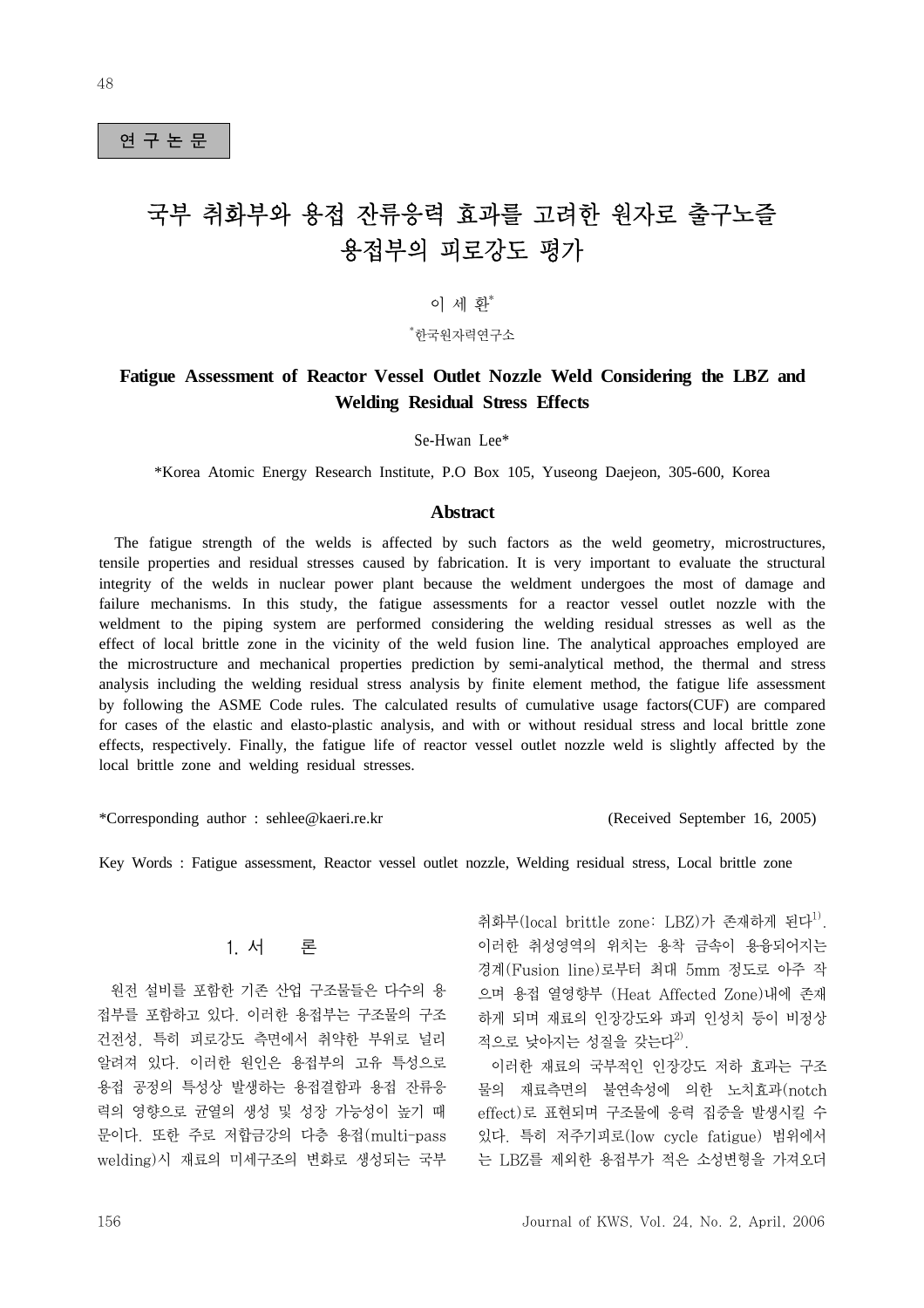라도 LBZ에서는 국부적인 큰 반복 소성을 일으킬 수 있다3). 그러나 기존 설계과정에는 피로 측면에서 LBZ 와 잔류응력을 고려하지 않고 있다.

 그러므로 본 연구에서는 원전 용접부의 용접 잔류응 력 효과와 용접부의 국부 취화 효과를 고려하여 피로강 도 평가를 수행하였다. 연구 대상 원전 용접부는 원자 로 압력용기 출구 노즐 배관 용접부로 선정하였으며 용 접 잔류응력의 계산은 비정상 열/탄소성 유한요소해석 을 통하여 수행하였다. 국부 취화부의 인장 물성치 저 하는 기존 연구 결과를<sup>2)</sup> 사용하여 예측하고 피로강도 평가에 적용하였다. 용접 잔류응력을 고려한 피로강도 의 평가는 기본적으로 ASME B&PV Code, Section III의 평가 절차를 따르며, 용접 잔류응력의 영향은 수 정식을 사용하여 고려하여 평가하였다.

## 2. 용접 잔류응력 해석

## 2.1 해석 모델 및 해석 절차

 본 연구에서는 해석 대상으로 한국 표준형 원전 (KSNP)에 사용된 원자로 압력용기 출구 노즐의 배관 용접부를 선정하였다. Fig. 1에 원자로 압력용기 출구 노즐부위와 배관분위를 그 치수와 함께 표시하였다. 노 즐 및 배관에 사용된 재질은 각각 SA508 Gr.3, Cl.1



Fig. 1 Shape and size of the reactor vessel outlet nozzle for KSNP

|                             |               |    |                                                    |   |        |         |      | OIIIU WEIKIIU 707                        |      |
|-----------------------------|---------------|----|----------------------------------------------------|---|--------|---------|------|------------------------------------------|------|
| Comp.<br>Mat <sup>'</sup> l | $\mathcal{C}$ | Mn | P                                                  | S | Si     | Ni      | Сr   | Mo                                       | V    |
| SA508                       | 0.25          |    | $1.2 \mid 0.025 \mid 0.025 \mid 0.15 \mid 0.4$     |   |        |         |      | $\vert 0.25 \vert 0.45 \vert 0.05 \vert$ |      |
| Gr.3 Cl.1                   | max           |    | $-1.5$   max   max   $-0.4$   $-1.0$               |   |        |         | max  | $-0.6$                                   | max  |
| SA508                       | 0.3           |    | $0.7 \vert 0.025 \vert 0.025 \vert 0.15 \vert 0.4$ |   |        |         | 0.25 | 0.1                                      | 0.05 |
| Gr.1a                       |               |    | max $ -1.35 $ max $ $ max $ -0.4 $                 |   |        | max     | max  | max                                      | max  |
| E7016                       | 0.08          |    | $1.2 \mid 0.02 \mid 0.015$                         |   | $0.4-$ | $0.1 -$ | 0.1  |                                          |      |
|                             |               |    |                                                    |   | 0.75   | 0.3     |      |                                          |      |

Table 1 Chemical composition of materials  $(\text{Unit: } W_{\text{aioht}} \ll)$ 



 $k\frac{\partial T}{\partial t} = k(T-T)$ 

 $k \stackrel{\text{aff}}{=} -1$ 

 $k\frac{\partial T}{\partial t}=0$ 

 $k\frac{\partial T}{\partial x} = k(T-T_a)$ 

에 사용된 유한요소의 형상은 Fig.2와 같으며 온도 구 배가 심한 용접부 부분은 정확한 해석을 위하여 보다 조밀한 요소 형태로 상세 그림과 같이 구성하였으며, 4 절점 요소를 사용하였다. 절점(node) 수는 1164 개, 요소(element) 수는 1065개로 구성하였다. 온도분포 해석 및 응력 해석에 사용된 모델은 같으며, 이차원 축 대칭 모델을 사용하였다.

 용접 잔류응력 분포를 구하기 위한 해석 절차는 용접 열원에 의한 가열 및 냉각을 포함하는 온도분포 해석을 먼저 수행하고 그 온도 분포 결과를 이용하여 응력을 구하는 열/탄소성 해석을 수행하였다.

## 2.2 온도분포해석

## 2.2.1 재료 물성치 및 경계조건

 노즐 및 배관 그리고 용가재로 사용된 각 재료의 열 적인 재료물성치는 실제 거의 동일하며 배관 모재인 SA508 Gr3. Cl.1의 재료물성치로 가정하였다<sup>4-5)</sup>. 온 도분포 해석 및 응력 해석에 사용된 재료물성은 온도에 따라 변화하는 값을 사용하여 재료 물성 변화의 비선형 성을 고려하였다. 온도 해석에 사용된 물성치는 Fig. 3 과 같다.

 해석시간 및 계산의 효율성을 위하여 열전도 Lumped pass 모델을 사용하였다<sup>6)</sup>. 또한 각 패스의 용입은 요 소 추가 및 제거 (element birth and death) 기능을 이용하여 모델링 하였다 $^{7)}$ . Fig. 3에 나타낸 바와 같이 전체 용접부는 6개의 각 용접 패스로 구분하였으며 초 기 온도는 25℃로 용접 패스의 용접 가열온도는 용융 온도로 가정하고 입력하였다. 또한 용접 예열 및 층간 온도 조건도 해석에 반영하였으며 그 조건은 Table 2 와 같다. 용접부 열적 경계조건은 Fig. 3에 나타낸 것 과 같이 배관부 끝단 및 노즐 헤드부 1/4끝단은 단열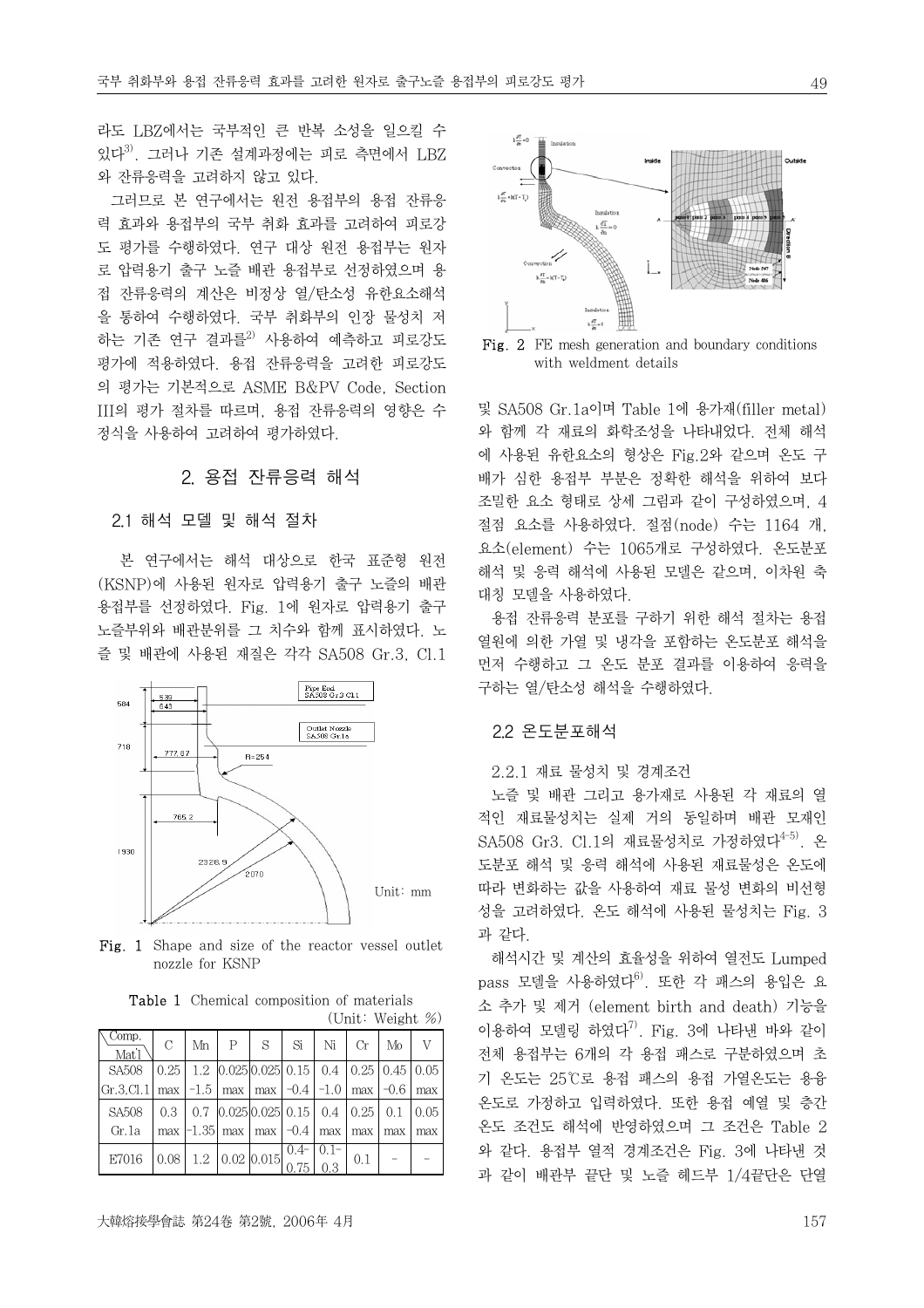

Fig. 3 Thermal properties for temperature analysis

Table 2 Specifications of welding parameters

|                    | Parameters                      |               |                   |                   |                     |  |
|--------------------|---------------------------------|---------------|-------------------|-------------------|---------------------|--|
| Welding<br>Process | Voltage   Current<br>(V)<br>(A) |               | Speed<br>(Cm/min) | Pre-heat<br>temp. | Inter-pass<br>Temp. |  |
| <b>SMAW</b>        | $22 - 28$                       | $90 \sim 180$ | $6 - 15$          | $121$ min.        | 250 max.            |  |

조건을 적용하였고 용접부 근처와 그 외 나머지 부분은 다음 (1)식과 같이 대류 조건을 적용하였다.

- $k\frac{\partial T}{\partial n} = h(T T_a)$ at inner and outer surface
- $k\frac{\partial\, T}{\partial n}$ at pipe end and 1/4 nozzle end (1)

 여기서 k는 열전도도, h는 대류열전달 계수, n은 표 면에서의 수직방향 벡터이고 외부온도 Ta는 25℃로 가 정하였다.

#### 2.2.2 온도분포 계산결과

 Fig. 4는 Fig. 3의 상세 그림에 표시된 여섯 번째 용접 패스 근처의 두 절점에서의 온도분포 이력을 나타



Fig. 4 Temperature vs. time history at nodes

내고 있다. 가로축은 해석 시간을 나타내고 세로축은 온도를 표시 하며, 첫 번째 용접패스의 용입부터 마지 막 여섯 번째 용접 패스가 용입되고 냉각될 때까지 전 체 용접시간에 대한 온도분포 이력을 나타낸다.

 결과는 다층 패스 용접의 결과로 생긴 가열과 냉각을 반복하는 결과를 나타냄을 알 수 있다. 기존 다층 용접 (multi-pass welding)에서 볼 수 있는 전형적인 톱니 형태의 온도분포 경향을 나타내고 있다 $^{8)}$ .

## 2.3 잔류응력 해석

## 2.3.1 재료 물성치 및 경계조건

 잔류응력 해석은 온도분포 해석 결과를 이용하여 탄/ 소성 응력해석을 수행하였다. 온도분포 해석과 마찬가 지로 용접부, 노즐 및 배관재료에 대한 기계적 재료물 성치는 SA508 Gr.3 Cl.1으로 동일한 값으로 가정하 였으며 온도변화에 따른 각 물성치는 Fig. 5에 나타내 었으며4-5) 포와송 비(Poisson ratio)는 동일하게 0.29 로 가정하였다. 재료의 탄소성 거동을 모사하기 위해 사용된 모델은 재료의 항복개시 조건에 von Mises 항 복기준을 사용하였고, 소성거동의 유동법칙(flow rule) 은 온도에 따른 항복응력과 소성 변형률로 정의되는 linear kinematic hardening 모델을 사용하였다. 경 계조건의 적용은 Fig.3에 나타낸 바와 같이 배관부 끝 단에서 y방향으로 고정하고, 노즐부 하단에서는 단면에 수직한 방향, 즉 y 방향으로 고정함으로써 강체 운동을 구속하였다. 이러한 경계조건은 잔류응력 해석 및 천이 응력해석에 동일하게 적용하였다.

#### 2.3.2 잔류응력 해석결과

 용접부 잔류응력 해석은 상용 유한요소 패키지인 ABAQUS를 사용하였다. 2차원의 축대칭 요소를 사용 하고 열탄소성 해석 방법을 이용하여 용접 잔류응력 해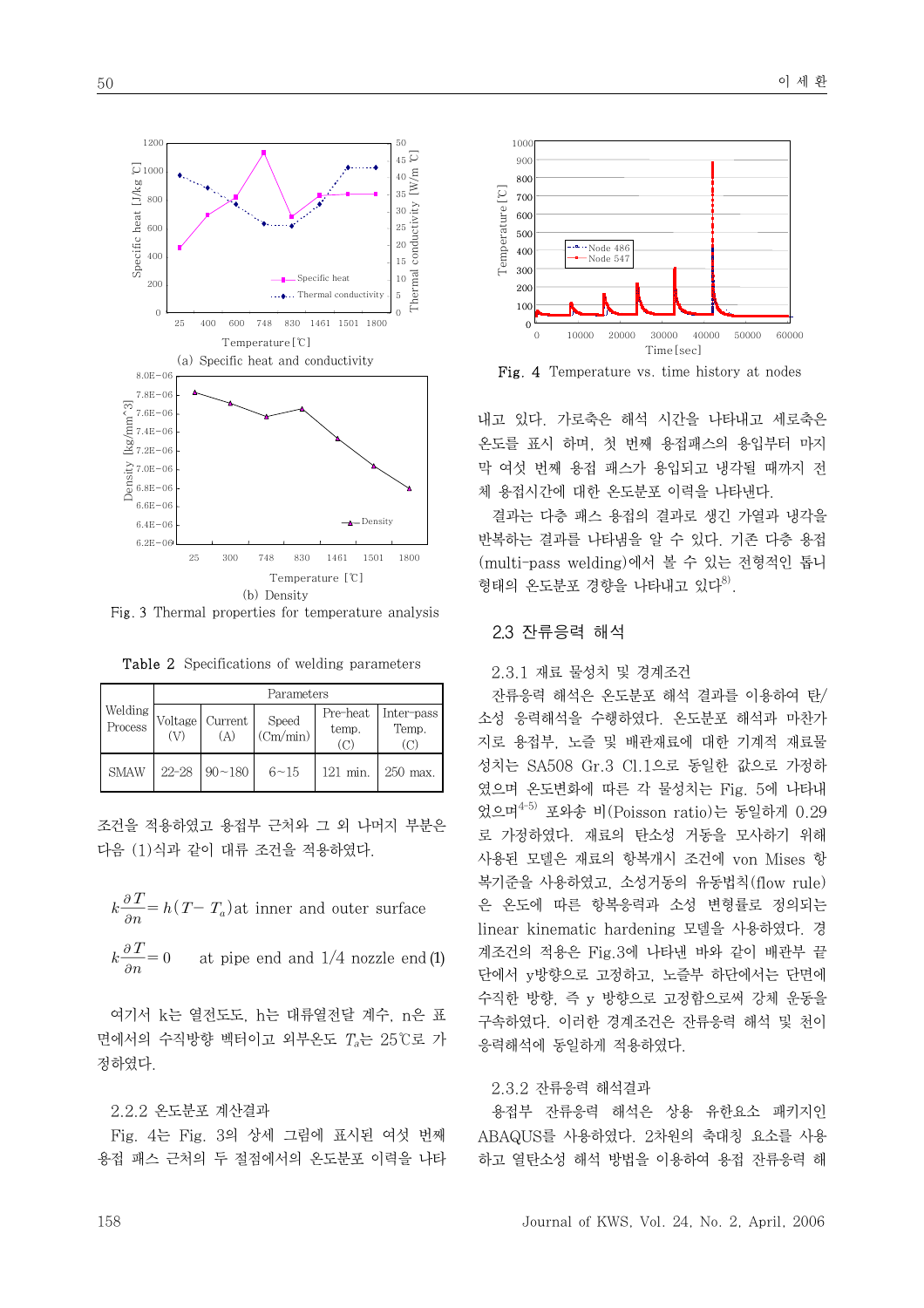

Fig. 5 Mechanical material properties for stress analysis

석을 수행한 결과는 다음과 같다. Fig. 6은 Fig. 3의 상세 그림에 나타낸 용접 중심선에서의 잔류응력 분포 를 나타내고 있다. 대부분의 응력성분들이 다층용접에 의한 응력구배의 영향으로 구부러진 분포를 보인다. 그 러나 전체적인 경향은 용접중심선을 따라 배관부 내면 에서는 압축응력이 작용하고 외면에 서는 항복응력을 초과하는 큰 인장 잔류응력을 갖는 굽힘 형태의 잔류응 력 분포를 나타내었다. 축방향 응력(axial stress:  $\sigma_{vv}$ ) 은 내면에서 압축 잔류응력을 가지다 배관 두께의 절반





이후부터 인장을 보이다 평형을 이루는 거동을 보였다. 또한 두께방향 응력(radial stress:  $\sigma_{xx}$ )은 크기가 상 대적으로 작으며 외경부분에서는 원주방향 응력(hoop stress: <sub>0zz</sub>)이 가장 큰 응력성분으로 나타났다.

 배관 외경 부위에서의 잔류응력 분포의 한 예는 Fig. 7에 나타내고 있다. Fig. 3의 상세 그림에 표시한 것 처럼 외경부 용접 중심선으로부터 B방향으로 일정거리 까지의 잔류응력 분포를 나타내고 있으며, 용접부 중심 에서 원주방향 응력( $\sigma_{zz}$ )이 항복강도 이상 존재하며 중 심선으로부터 거리가 멀어지면 그 크기가 영(zero)에 가깝게 줄어들었다. 두께방향 응력성분은 용접부 중심 선에서와 마찬가지로 상대적으로 그 크기가 작게 분포 하였다. 축방향의 응력은 주어진 구간에서 모두 인장을 나타내며 항복강도 이상의 크기를 나타내고 있다.

## 3. 국부 취화부 예측

## 3.1 미세조직 예측

 원자로 압력용기 노즐 및 배관에 사용된 SA508 Gr.3 Cl.1의 온도에 따른 평형 상태도는 Fig. 8에 나 타낸 것과 같이 계산되어진다 $^{9)}$ . 용접부와 모재의 경계 선(fusion line)으로부터 일정부분 떨어진 크기에 존재 하는 열영향부(HAZ)의 결정립의 크기(grain size)를 고려하고 결정립의 성장 결과를 이용한 TTT 선도를 이 용하여 SA508 Gr.3, Cl.1 재료에 대한 CCT 선도를  $Fig. 94$  같이 예측하였다 $^{10,11)}$ .

#### 3.2기계적 강도 예측

 재료의 기계적 강도의 예측은 석출상의 체적률을 이 용한 경험식12,13)에 근거하고, Vickers 경도로부터 항 복강도(σy)와 인장강도(σu)를 예측하는 다음 식 (2)를



Fig. 7 Residual stress distributions at the outer diameter from weld center line (direction B in Fig. 3)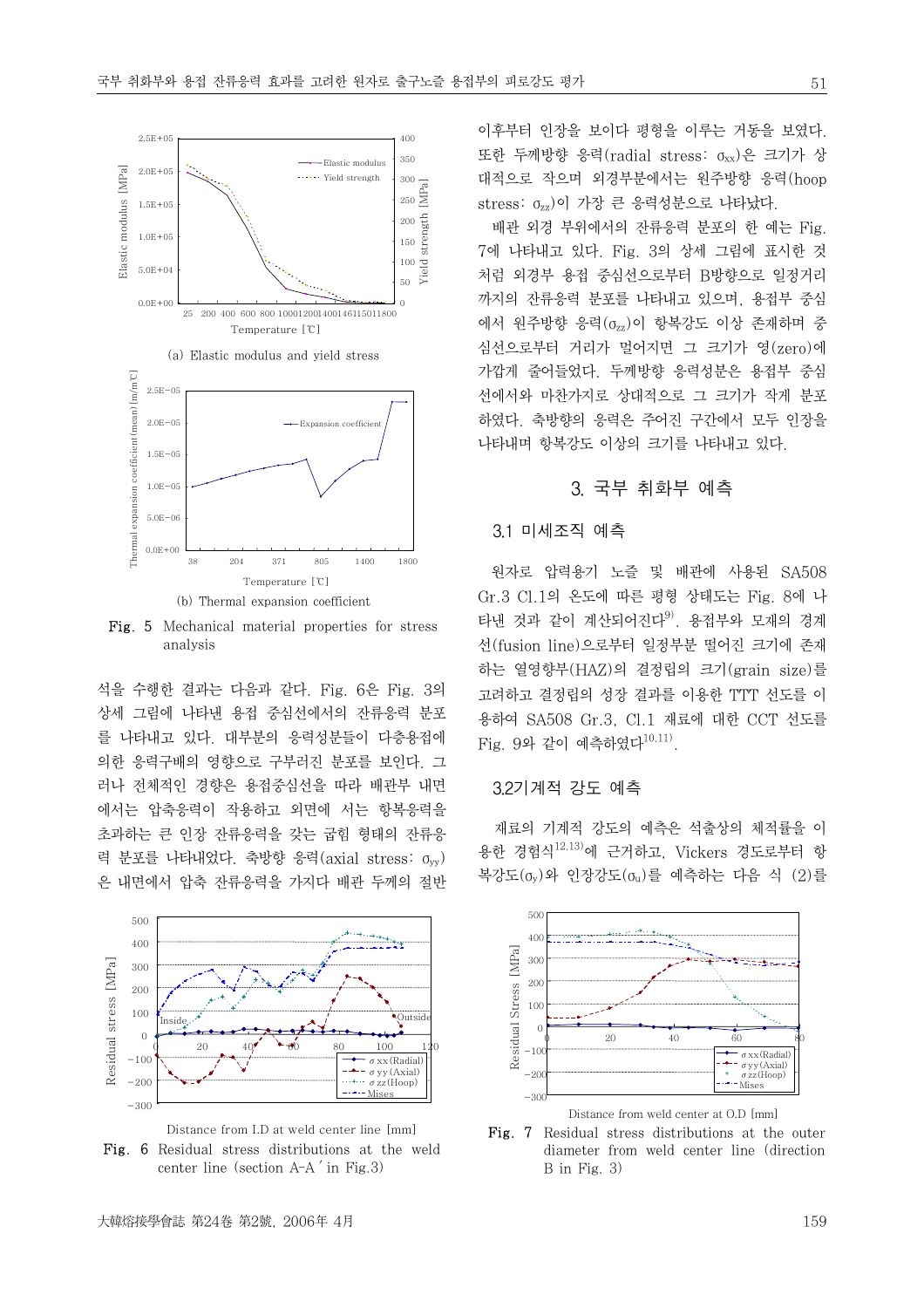

Fig. 8 Equilibrium phase diagram of SA508 Gr.3, Cl.1



Fig. 9 CCT diagram of SA508 Gr.3, Cl.1

이용하여 압력용기 배관 용접부의 기계적 강도를 예측 하였다.

$$
\sigma_y = 3.1 H_v (0.1)^n - 80
$$
  
\n
$$
\sigma_u = 3.5 H_v (1 - n) (\frac{12.4}{1 - n})^n - 92
$$
  
\n
$$
n = 0.065 \Delta t_{800/500}^{0.17}
$$
 (2)

 여기서, HV는 비커스경도(Vickers hardness)를 의 미하고 △t800/500은 800℃와 500℃ 사이의 냉각시간을 나타낸다. 인장강도 예측 시 필요한 Hv 후 즉 비커스 경도는 석출상의 분율과 석출상에 대한 경도의 혼합법 칙 식을 통하여 계산하였다2,14).

 용접 경계선으로부터 Fig. 10에 나타낸 C-C'선을 따라 각 경우의 인장강도 결과를 나타내면 Fig. 11과 같으며 참고문헌2,15)의 결과와도 거의 동일한 결과를 나타내었다. 열처리 경우와 처리를 하지 않은 경우의 인장강도 분포 차이를 나타내고 있으며, 약 5mm 부근 에서 최소의 인장강도를 나타내고 있음을 알 수 있다. 이와 같은 결과로부터, 본 해석에서는 용융선으로부터



Fig. 10 Defined interesting section, point, HAZ and LBZ



Fig. 11 Tensile strength distributions along the line C-C shown in Fig. 10

약 5mm 부근까지를 LBZ로 정의하고(Fig.10-11참조) 인장강도의 저하를 모재 항복강도의 70%와 50%로 가 정하여 강도 저하를 고려하였다.

## 4. 천이해석 및 피로평가

 천이 해석(transient analysis)은 실제 원전 가동 시 운전 조건에 의해 구조물에 발생하는 응력상태를 구 하기 위하여 수행한다. 천이 해석 과정은 실제 가동 중 원전의 열수력(thermal-hydraulic) 데이터를 기초로 하여 온도 분포해석을 먼저 수행하고 그에 상응하는 열 응력 및 하중조건에 의한 응력 해석으로 구성된다. 열/ 탄소성 해석모델은 용접 잔류응력 해석의 경우와 동일 한 절차와 방법을 사용하였다.

#### 4.1 천이 온도 및 응력 해석

 천이 온도 해석은 해당 열수력 데이터를 참조하여 각 천이 조건별 온도, 압력 및 유량 이력을 Fig. 12에 나 타낸 것과 같이 보수적으로 단순하게 재구성하여 천이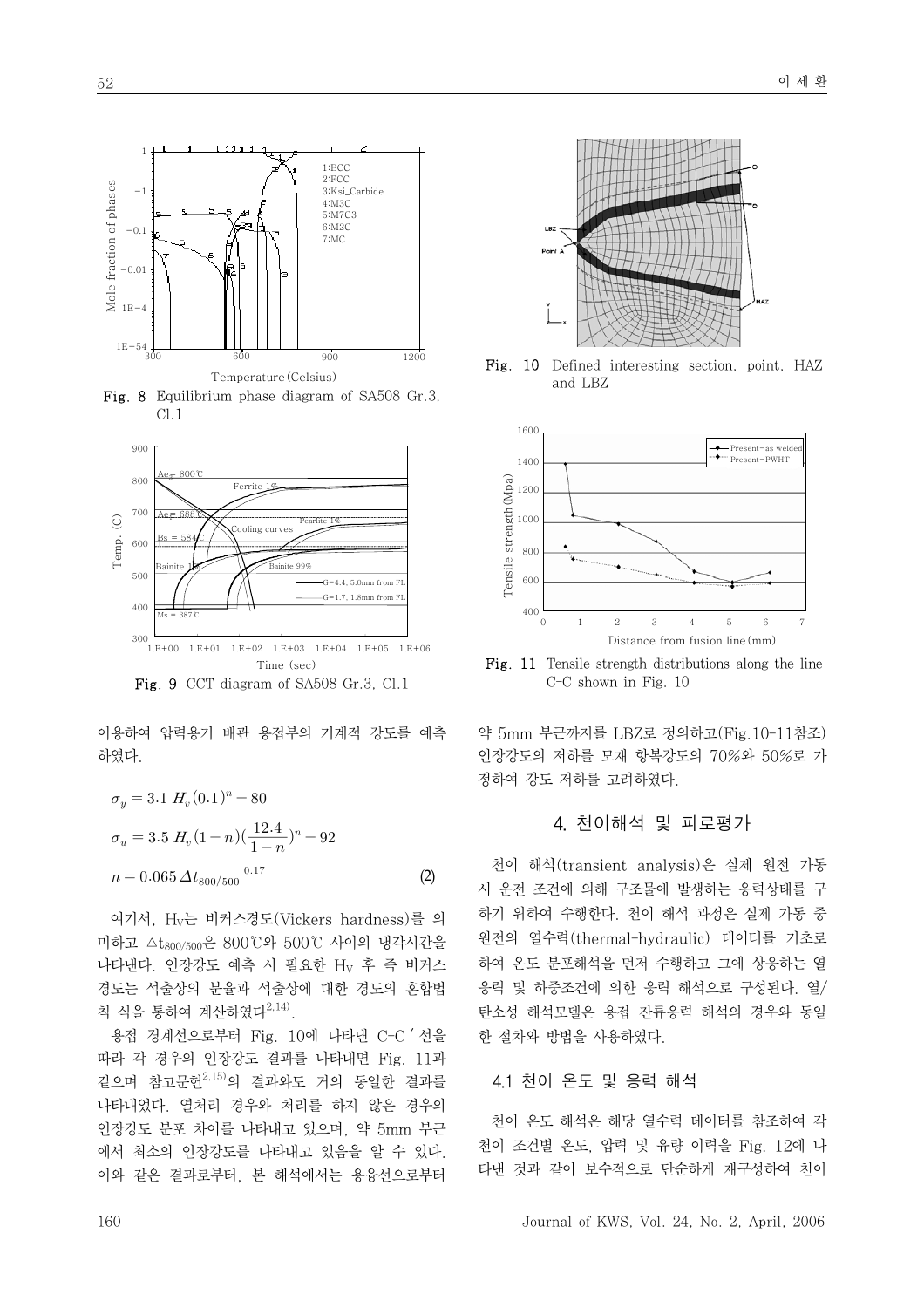

Fig. 12 Thermal and hydraulic data

온도해석을 수행하였다. 천이 온도 해석 시 경계조건은 노즐부 내면에서 유한요소 모델에 포함되지 않은 클래 딩(cladding) 부분을 등가 열전달 계수(equivalent heat transfer coefficient)를 이용하여 고려하였고 외 경부위에서는 단열 조건으로 열전달 해석을 수행하였 다. 천이 응력 해석은 앞에서 얻어진 온도분포 결과를 이용하여 열응력 해석과 동시에, 하중 및 경계 조건을 적용하여 최종 응력 해석을 동시에 수행하였다. 해석에 사용된 천이 조건은 초기 21개에서 그룹화를 거쳐 최 종 15개의 천이 상태에 대해 해석을 수행하였다. Table 3에는 최종 그룹화 된 15개의 천이상태의 종류 와 40년 설계수명 동안의 발생횟수를 나타내고 있다.

 천이 응력 해석은 탄성, 탄소성 그리고 Fig. 10에 정의한 LBZ의 인장강도 저하를 재료의 항복강도 값의 저하로 고려하여 각각 모재 항복강도의 70%와 50%로 가정하고 구분하여 응력 해석을 수행하였다. 응력 해석 의 고찰은 국부 취화부를 포함하고 응력 해석결과 주응 력의 차이가 가장 큰 부위로 Fig. 10 나타낸 A점으로 결정하였다.

#### 4.2 응력해석 결과

먼저 잔류응력과 국부 취화부의 효과를 고려하지 않

은 탄성 해석과 탄소성 해석에 의한 응력 해석 결과, A 점에서의 주응력 차이는 Fig. 13(a)와 (b)와 같이 나 타난다. 상단의 숫자는 Table 3에 나타낸 천이 조건의 그룹 숫자를 나타낸다. 그림으로부터 응력해석 결과 탄 성 해석의 경우 응력차이가 탄소성 해석의 경우보다 크 게 나타남을 알 수 있고 이는 소성에 의한 응력완화가 고려되었기 때문으로 유추할 수 있다.

 Table 4에는 아래 (3)식과 같이 응력차로부터 구한 반복응력강도(alternating stress intensity)의 최대 값을 각 해석 방법에 대하여 나타내고 있다. 여기서는 피로수명에 영향을 미치는 주요 천이경우 4가지에 대해 나타내고 있다.

$$
S_{a\ ij} = 0.5 \, S_{r\ ij} \tag{3}
$$

여기서,  $S_{r i j}$ 는 응력차 $(S_{i j})$ 의 절대크기이며 $S_{r i j}$  의 최대값을  $S<sub>a</sub>$ 라 한다.

 결과로부터 탄성 해석에 의한 응력강도가 탄소성 해 석에 의한 값보다 전반적으로 크게 나타났다. 또한 국 부 취화부를 고려한 해석에서는 강도저하를 모재 항복 강도의 50%로 가정한 경우가 70%로 가정한 경우보다 더 크게 나타남을 알 수 있었다. 이와 같은 결과로부터 국부 취화부의 강도저하는 피로 수명에 영향을 미치고 있음을 확인할 수 있다.



Fig. 13 Stress changes for various transients conditions (at point A shown in Fig. 10)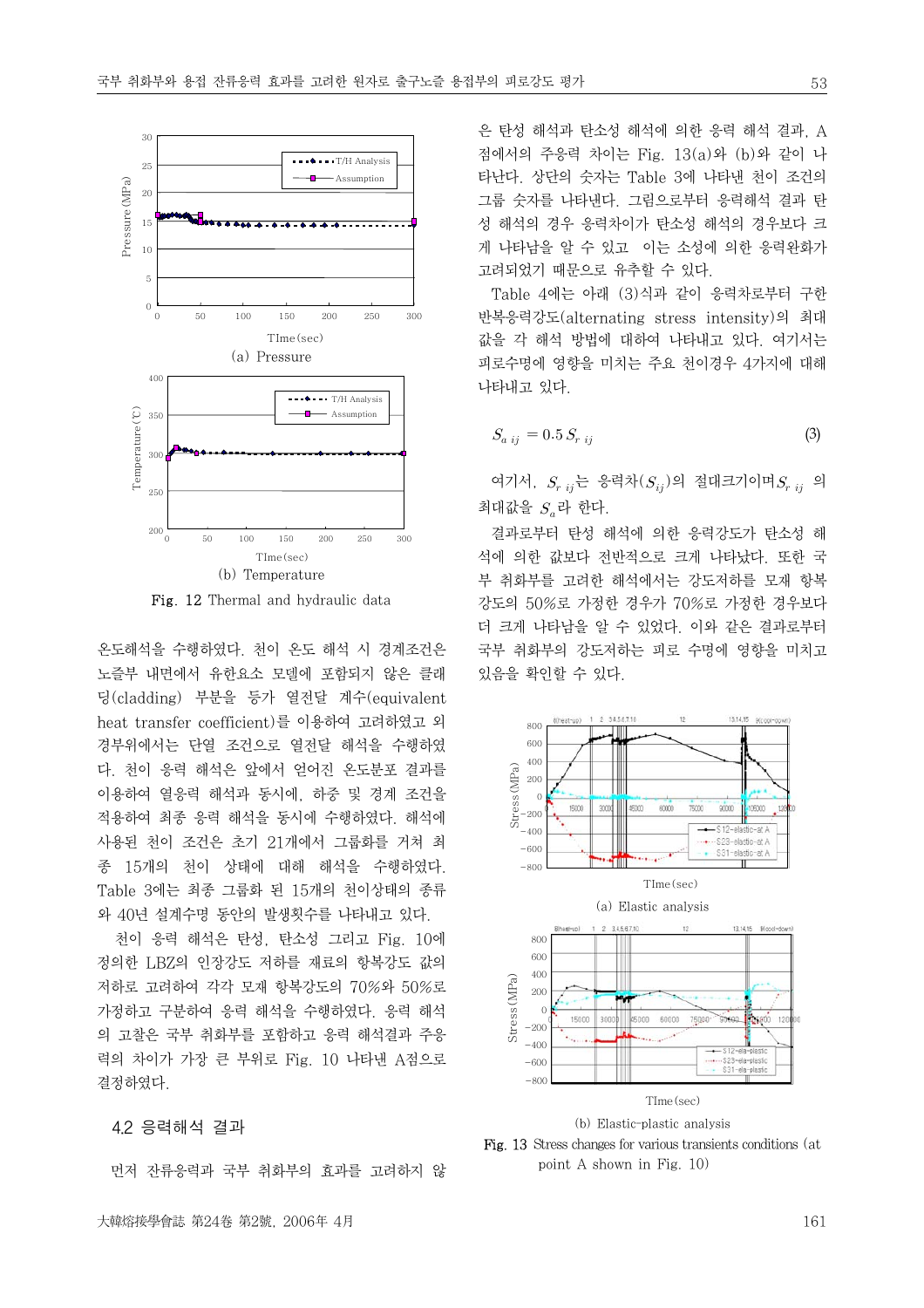| Type   | Transients                                          | Group<br>No.   | Name             | Occurrence<br>$(40 \text{ yrs})$ | Remark                               |  |
|--------|-----------------------------------------------------|----------------|------------------|----------------------------------|--------------------------------------|--|
|        | Steady State Operation (Increasing)                 | 1              | N1A              | 1000000                          | Group No. $1$ :                      |  |
|        | Steady State Operation (Decreasing)                 | 1              | N1B              | 1000000                          | $N1A + N1B$                          |  |
|        | Daily load follow cycle (100-50%)                   | $\overline{2}$ | N2A              | 15000                            | Group No. 2:                         |  |
|        | Daily load follow cycle $(50-100\%)$                | $\overline{2}$ | N2B              | 15000                            | $N2A + N2B$                          |  |
|        | Turbine step load change $(+10\%)$                  | $\,3$          | N3A              | 4000                             |                                      |  |
|        | Turbine step load change $(-10\%)$                  | $\,3$          | N3B              | 4000                             | Group No. $3$ :<br>$N3A + N3B + N3C$ |  |
| Normal | Large turbine load step decrease                    | 3              | N3C              | 180                              |                                      |  |
|        | Turbine ramp load change-increase                   | 4              | N4A              | 17000                            | Group No. $4$ :                      |  |
|        | Turbine ramp load change-decrease                   | $\overline{4}$ | N <sub>4</sub> B | 17040                            | $NAA + N4B$                          |  |
|        | Non-load change events (Planned)                    | 5              | N5               | 9000                             | Group No. 5                          |  |
|        | Non-load change events (Unplanned)                  | 6              | N <sub>6</sub>   | 200                              | Group No. 6                          |  |
|        | Plant events below power operation                  | $\overline{7}$ | N7               | 4580                             | Group No. 7                          |  |
|        | Plant heat up                                       | 8              | N8               | 500                              | Group No. 8                          |  |
|        | Plant cool down                                     | 9              | N9               | 500                              | Group No. 9                          |  |
| Upset  | Increase in heat removal<br>by the secondary system | 10             | U1               | 70                               | Group No. 10                         |  |
|        | Decrease in heat removal<br>by the secondary system | 11             | U <sub>2</sub>   | 100                              | Group No. 11                         |  |
|        | Decrease in R.C.S. flow rate                        | 12             | U3               | 30                               | Group No. 12                         |  |
|        | Reactivity and power distribution<br>Anomalies      | 13             | U <sub>4</sub>   | 40                               | Group No. 13                         |  |
|        | Increase in R.C.S. inventory                        | 14             | U <sub>5</sub>   | 30                               | Group No. 14                         |  |
|        | Decrease in R.C.S. inventory                        | 15             | U <sub>6</sub>   | 20                               | Group No. 15                         |  |

Table 3 List of combined transients employed in the fatigue analysis

| Group No. | $S_a$ (MPa)       |          |                |                               |                               |  |  |
|-----------|-------------------|----------|----------------|-------------------------------|-------------------------------|--|--|
|           | Transient<br>name | Elastic  | Elasto-plastic | LBZ<br>$(70\% \text{ yield})$ | LBZ<br>$(50\% \text{ yield})$ |  |  |
| 8         | N8                | 542.0503 | 287.3267       | 344.7303                      | 350.2090                      |  |  |
| 9         | N9                | 542.7013 | 513.7958       | 526.3881                      | 535.2948                      |  |  |
| 12        | U3                | 300.7889 | 300.8361       | 305.5888                      | 317.4916                      |  |  |
| 13        | U4                | 283.2776 | 282.3140       | 287.8733                      | 289.8867                      |  |  |

Table 4 Calculated results of alternating stresses at point A by elastic and elastic-plastic stress analysis

## 4.3 누적손상 평가결과

 본 해석에 사용한 기본적인 피로강도 평가 방법은 ASME B&PV Code Sec.III NB의 절차에 따라 응력 해석 결과를 이용하여 누적사용계수(Cumulative Usage Factor: CUF) 값을 계산하여 피로수명을 평가하였다. 위에 제시한 코드에서는 각 재료별 설계피로수명곡선 (design fatigue curve)을 제시하고 평가하고자 하는 기기의 설계수명을 그래프로부터 계산한다. 각 천이조 건의 Sa를 위 식(3)으로부터 결정하고 각 Sa에 대한

해당 설계피로선도를 사용하여 각 천이조건의 최대 허 용반복횟수(N)를 결정한다. 각 천이조건의 사용계수 (usage factor)는 기기의 수명기간동안 응력범위별 반 복되는 유형의 사이클을 중첩을 고려하여 중첩결과 얻 어진 사이클 유형(n)을 허용반복횟수(N)로 나눈 값으 로 계산되어진다. 이러한 각 유형의 응력 사이클에 대 해 각각의 사용계수를 구하여 합한 값이 누적사용계수 (CUF: U)로 계산되어지며 그 값이 1 이상일 경우 설 계를 변경하거나 다른 해석방법 등으로 평가하도록 규 정하고 있다 $^{16)}$ .

Table 5에는 각 해석 방법에 따른 CUF 계산 결과

54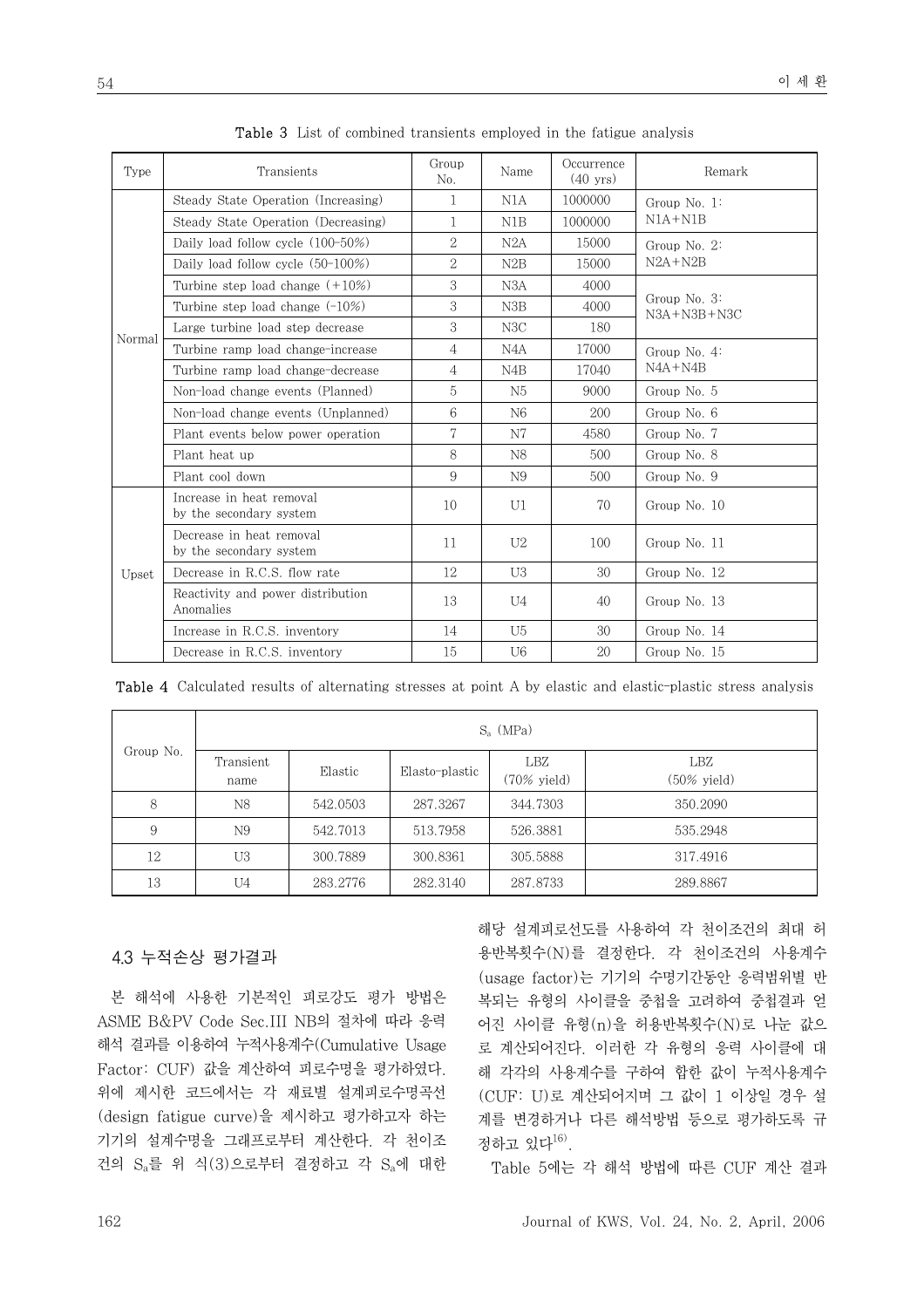| Case No.                    | Analysis Type                                                                           | CUF      |
|-----------------------------|-----------------------------------------------------------------------------------------|----------|
|                             | Elastic                                                                                 | 0.317123 |
| $\mathcal{D}_{\mathcal{L}}$ | Elasto-plastic                                                                          | 0.156337 |
| $\mathcal{S}$               | Elasto-plastic with LBZ (70%-Yield Stress)                                              | 0.167798 |
| $\overline{4}$              | Elasto-plastic with LBZ (50%-Yield Stress)                                              | 0.176102 |
| $\overline{5}$              | Elastic with residual stress (no mean stress)                                           | 0.328057 |
| 6                           | Elasto-plastic with LBZ (70%-Yield Stress) and<br>weld residual stress (no mean stress) | 0.184336 |
| 7                           | Elasto-plastic with LBZ (50%-Yield Stress) and<br>weld residual stress (no mean stress) | 0.194537 |
| 8                           | Elastic with residual stress (mean stress)                                              | 0.332952 |
| 9                           | Elasto-plastic with LBZ (70%-Yield Stress) and<br>weld residual stress (mean stress)    | 0.184662 |
| 10                          | Elasto-plastic with LBZ (50%-Yield Stress) and<br>weld residual stress (mean stress)    | 0.194836 |

Table 5 Compared results of CUF values at point A for various cases

를 나타내고 있다. 탄성 해석의 경우 CUF값이 탄소성 효과를 고려한 경우보다 2배 가량 증가함을 알 수 있 다. 마찬가지로, 탄소성 효과와 동시에 국부 취화부의 강도 저하를 고려한 경우의 응력 분포는 국부 취화부를 고려하지 않은 탄소성 해석 결과보다 약 7% 이상 그 크기가 증가하여 나타남을 알 수 있다. 이러한 결과는 강도저하로 인한 누적손상의 효과가 반영되어 CUF가 증가함을 알 수 있었다. 항복 강도의 변화에 의한 국부 취화부의 CUF 계산 결과는 항복강도가 70%에서 50% 로 떨어지게 되면 약 5% 정도 증가하였다.

 잔류응력을 고려한 경우, 탄성, 탄소성 및 국부 취화 부를 고려한 해석의 경우 10% 내외의 응력강도의 증 가를 보였으며 CUF 결과에 반영되어 나타났다(Table 5 참조). 그러나 주응력 차이로 평가하는 기존 응력강 도 방법은 평균응력의 효과가 고려되지 않기 때문에 그 효과를 고려하기 위하여 아래와 같은 수정 Goodman 식(4)를 이용하여 평균응력(mean stress)으로 잔류응 력 효과를 고려하였다 $^{17}$ .

$$
\frac{\sigma_a}{\sigma_{ar}} + \frac{\sigma_{mean}}{\sigma_u} = 1
$$
 (4)

여기서, 이고  $\sigma_{\max} + \sigma_{\min}$ 

로 정의되며 *σ <sup>u</sup>* 는 인장강도를 나타낸다.

 일반적으로 용접 잔류응력은 후열처리 후에도 존재하 는 것이 대부분이지만 본 해석의 경우 전체 천이 사이 클을 1회 거친 후 거의 소멸되는 것으로 판명되었다. 따라서, CUF 계산시 처음1회 사이클에서는 잔류응력 에 의한 평균응력을 고려하고 나머지 사이클은 잔류응 력에 의한 효과를 배제하였다. 그 결과 잔류응력 효과 를 고려하지 않은 탄성 해석시의 결과보다 5% 이상 증 가함을 알 수 있었다. 각 경우의 CUF 계산 결과는 Table 5에 비교하여 나타내고 있다.

## 4. 결 론

 실제 원전 용접부에 존재하는 국부 취화부의 기계적 강도 저하와 용접에 의한 잔류응력이 피로수명에 미치 는 영향을 예측하였다. 국부 취화부의 미세조직과 인장 강도를 기존 예측 방법에 의하여 계산하였고 용접에 의 한 잔류응력 해석은 열/탄소성 유한요소 해석 방법을 이용하여 수행하였으며, 피로강도 평가는 기존 ASME Code 방법에 추가적으로 탄소성 해석 및 국부 취화부 의 인장강도 저하 성질을 고려하였고 잔류응력의 효과 를 동시에 고려하여 평가한 결과 다음과 같은 결론을 얻었다.

 1) 유한요소 해석 결과 잔류응력은 최대값이 항복강 도 이상의 크기로 일정 분포를 가지며 존재하였다. 이 러한 잔류응력 분포는 수정 Goodman식을 사용하여 평균응력 효과로 피로수명 평가에 고려한 결과 피로수 명에 적지만 영향을 미치게 됨을 알 수 있었다.

 2) 탄소성 해석 결과 누적사용계수(CUF)값은 기존 탄성 해석의 경우보다 약 2배 이상 작게 나타남을 알 수 있었으며, 이는 탄성해석의 보수성이 과다하게 적용 되고 있음을 증명한다.

3) 탄소성 효과와 동시에 국부 취화부의 강도 저하를